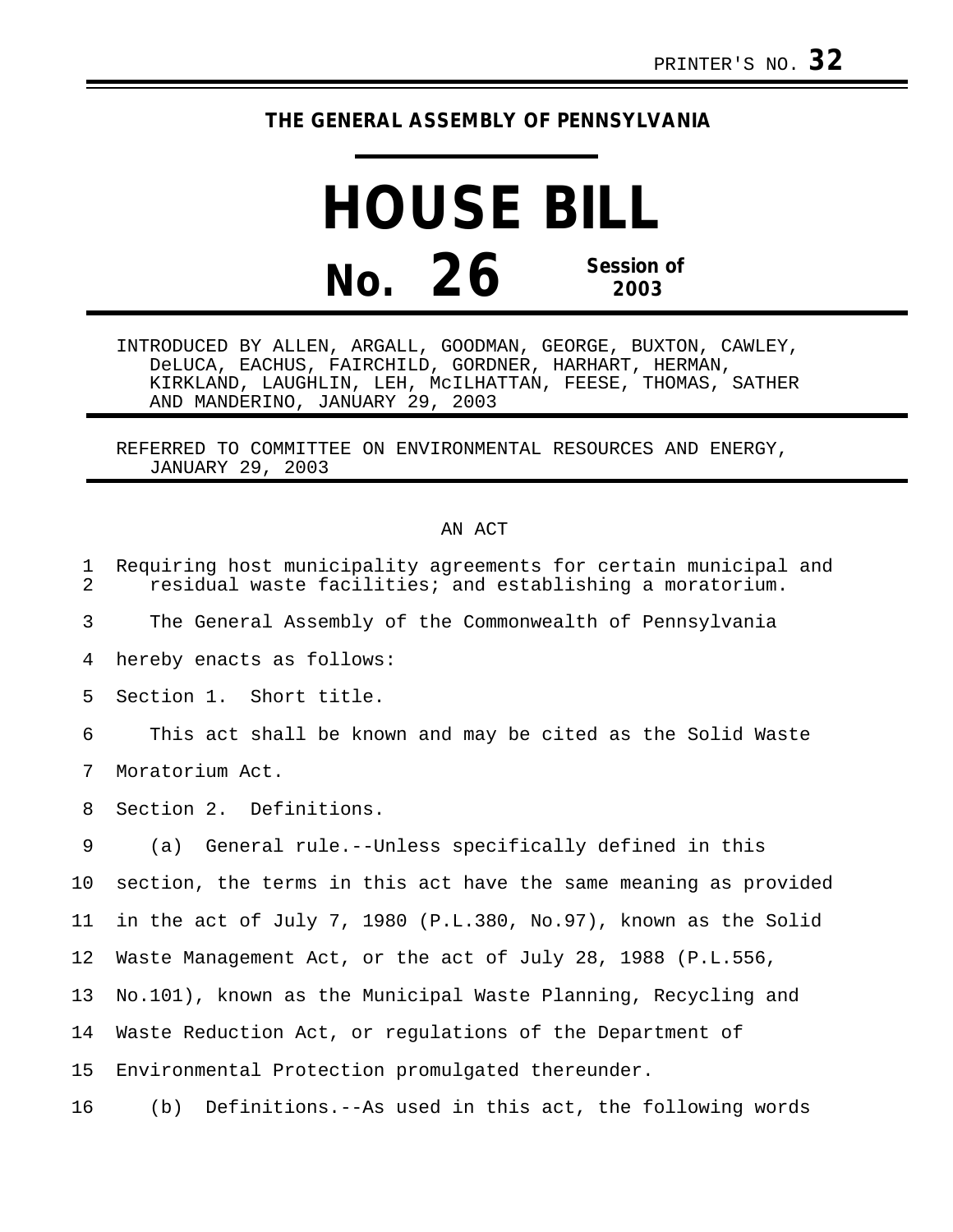1 and phrases shall have the meanings given to them in this 2 subsection:

3 "Commercial solid waste landfill." A landfill permitted or 4 proposed for permitting under the act of July 7, 1980 (P.L.380, 5 No.97), known as the Solid Waste Management Act, for the 6 disposal of municipal waste, residual waste or mixed municipal 7 and residual waste, including mixed municipal or residual waste 8 and construction and demolition debris. The term does not 9 include a landfill used for the exclusive disposal of 10 construction and demolition waste or debris or a captive 11 residual waste facility.

12 "Department." The Department of Environmental Protection of 13 the Commonwealth and its authorized representatives.

14 "Expansion modification." An application for permit 15 modification filed by an owner or operator of a commercial solid 16 waste landfill or resource recovery facility which requests an 17 expansion, either laterally or vertically, of a permit area. 18 "Host municipality." A municipality other than the county 19 within which a commercial solid waste landfill or resource 20 recovery facility or any portion of a permit area is located or 21 is proposed to be located.

22 "Host municipality agreement." A written, legally binding 23 document or documents executed by authorized officials of each 24 host municipality and an owner or operator of a commercial solid 25 waste landfill or resource recovery facility.

26 "Municipal Waste Planning, Recycling and Waste Reduction 27 Act." The act of July 28, 1988 (P.L.556, No.101), known as the 28 Municipal Waste Planning, Recycling and Waste Reduction Act.

29 "Pennsylvania Municipalities Planning Code." The act of July 30 31, 1968 (P.L.805, No.247), known as the Pennsylvania

20030H0026B0032 - 2 -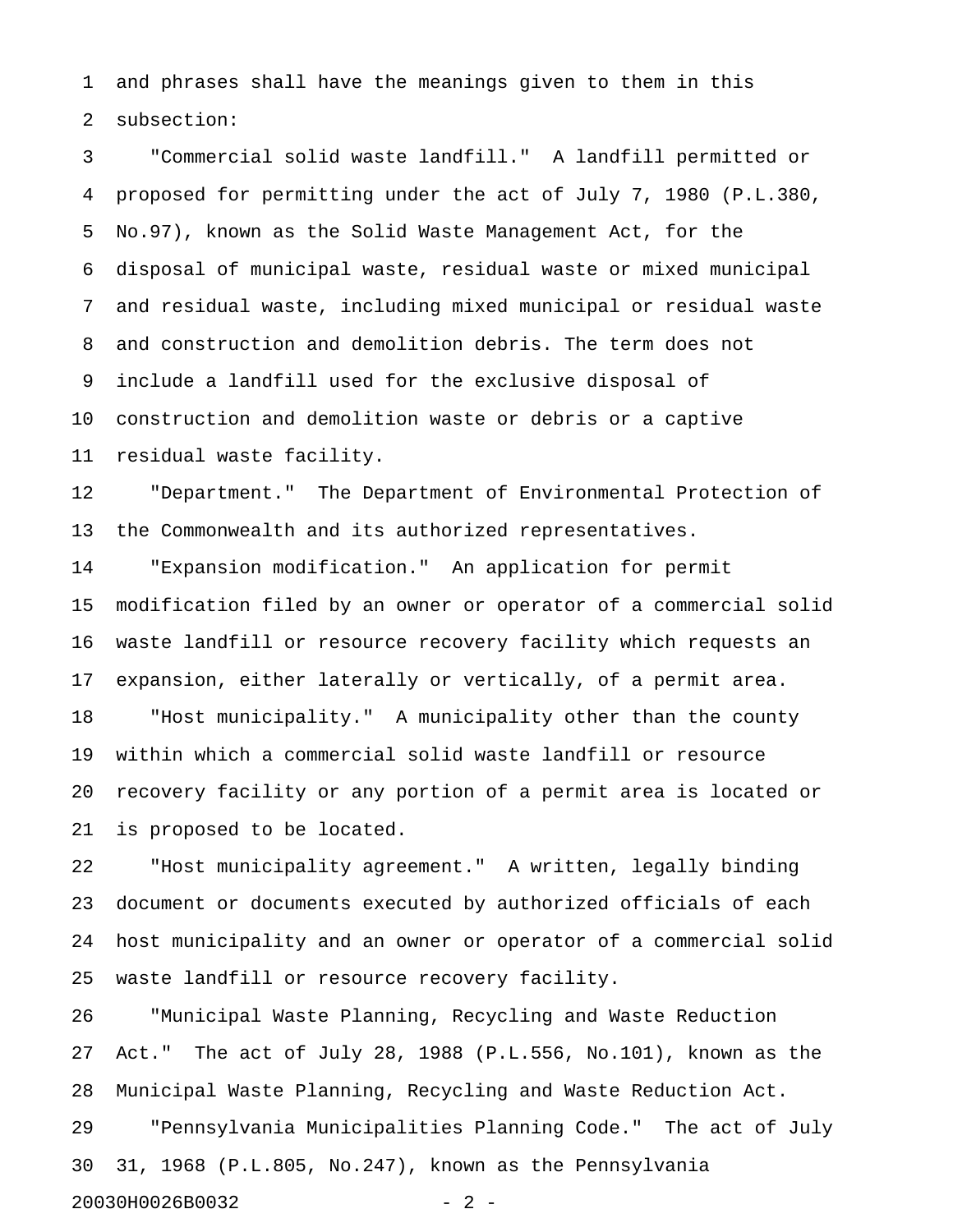1 Municipalities Planning Code.

2 "Permit." A permit issued pursuant to the act of July 7, 3 1980 (P.L.380, No.97), known as the Solid Waste Management Act. 4 "Secretary." The Secretary of Environmental Protection of 5 the Commonwealth.

6 "Solid Waste Management Act." The act of July 7, 1980 7 (P.L.380, No.97), known as the Solid Waste Management Act. 8 "Volume modification." An application for permit 9 modification filed by an owner or operator of a commercial solid 10 waste landfill or resource recovery facility which requests an 11 increased in average or maximum daily waste volume.

12 Section 3. Construction of act.

13 (a) Liberal construction.--This act shall be liberally 14 construed so as best to achieve and effectuate the goals and 15 purposes of this act.

16 (b) Pari materia.--This act shall be construed in pari 17 materia with the Solid Waste Management Act, the Municipal Waste 18 Planning, Recycling and Waste Reduction Act and sections 1935-A 19 and 1936-A of the act of April 9, 1929 (P.L.177, No.175), known 20 as The Administrative Code of 1929.

21 Section 4. Moratorium.

22 (a) General rule.--For a period of three years from the 23 effective date of this section, and subject to continuation of 24 such period under subsection (b):

25 (1) The department may not accept an application for a 26 permit modification nor issue a permit or permit modification 27 under the Solid Waste Management Act for the construction, 28 expansion or operation of a facility.

29 (2) The department may not accept for review nor issue a 30 permit modification that would result in an increase in 20030H0026B0032 - 3 -